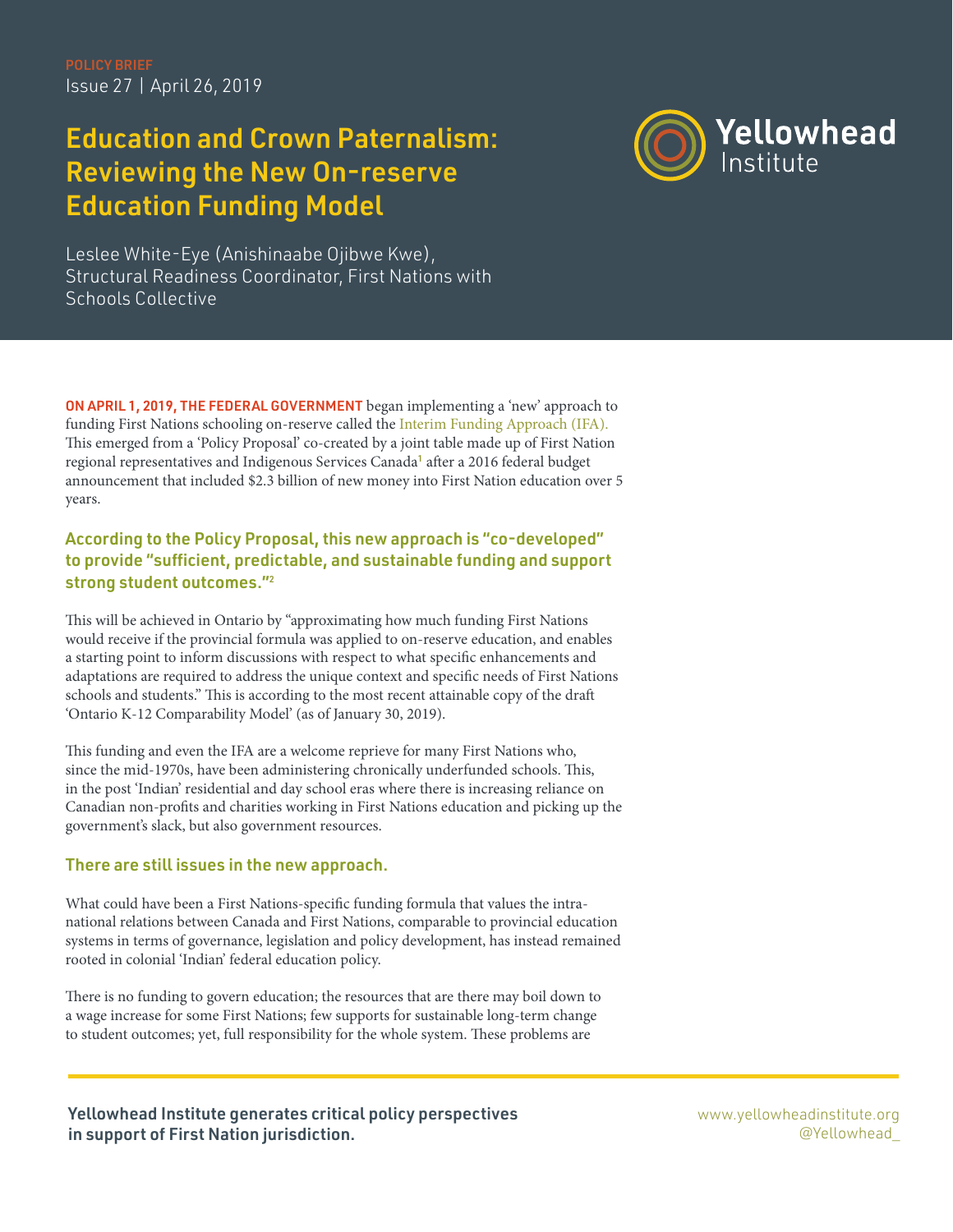magnified by the significant role built in for the provinces - the focus of this brief will be Ontario - and the glaring lack of meaningful First Nation control.

#### THE COMPARABILITY MODEL AND PROVINCIAL INTERVENTION

On comparability, the provincial and First Nation systems cannot be more different. Indeed, there is no basis for comparability when ISC chooses to co-opt a formula meant for a mature system and transplant on a First Nation context. Yet, that's what the comparability approach does, by choosing northern school boards as proxies to a First Nation school community context and applying proximity adaptations between First Nation schools as if they are linked.

Provincial mainstream education systems and their development were never impeded by genocidal, assimilationist regimes meant to erase Canadian identity, remove children from their families over generations or deploy religious oversight in ways that went far beyond religious studies' instruction. The necessary healing from generations of abuse, lack of direct First Nation involvement or resources in the designing of highly-developed systems like libraries, technology, central reporting systems, curriculum, and data collection/ records management infrastructure cannot happen within the proposed model.

## We have to think deeply on research and funding methodologies which centre the family and community well-being alongside strong Indigenous curriculum standards and Indigenous pedagogy, as envisioned by First Nation leaders.

This requires a robust system of governance supports to First Nation schools. Research, data systems, traditional knowledge keepers as teachers, First Nation education learning resource development, highly contextualized Indigenous teacher training/certification centres and policy hubs are just a few supports needed to make the long-lasting impact on student outcomes in First Nation communities. These core functions of any education system are not considered in the current "comparability model."

A more appropriate First Nations model would be intergovernmental agreements using provincially-comparable funding models that mimic provincial Ministries of Education budgets. Don't get me wrong, an updated transparent formula is needed and welcomed. That's just plain good governance. And in this approach, inequities across Canada will be addressed to some degree. But for those of us in Ontario, a province that continues to assume [a deficit in First Nation education funding transfers](https://mowatcentre.ca/come-federal-budget-time-spare-a-thought-for-canadas-unprincipled-transfers/) at the elementary and secondary level, closing the funding gap with non-First Nation schools in the province using their methodologies will not translate to the substantial increases needed to make transformational change.

Most troublesome and most damaging to First Nation control is how intricately tied the comparability model is to provincial education lawmaker's decisions on any number of key funding drivers that dictate curriculum supports, class sizes, support staff levels, and special education (like the recent decision to cut supports to children with autism by the current Conservative provincial government, for example).

#### The comparability model for First Nations, as it is currently written, is subject to provincial policy changes and funding fluctuations.

A yearly review promises adjustments to First Nation funding levels based on changes to provincial funding formula, however, these changes go far beyond adjustments for inflation. Therefore, how schooling is defined, implemented and funded is now squarely dictated by the provincial government.

Left absent from the comparability model is accountability, power, authority and control. Even if this is interim, this current approach will become the benchmark for change later,